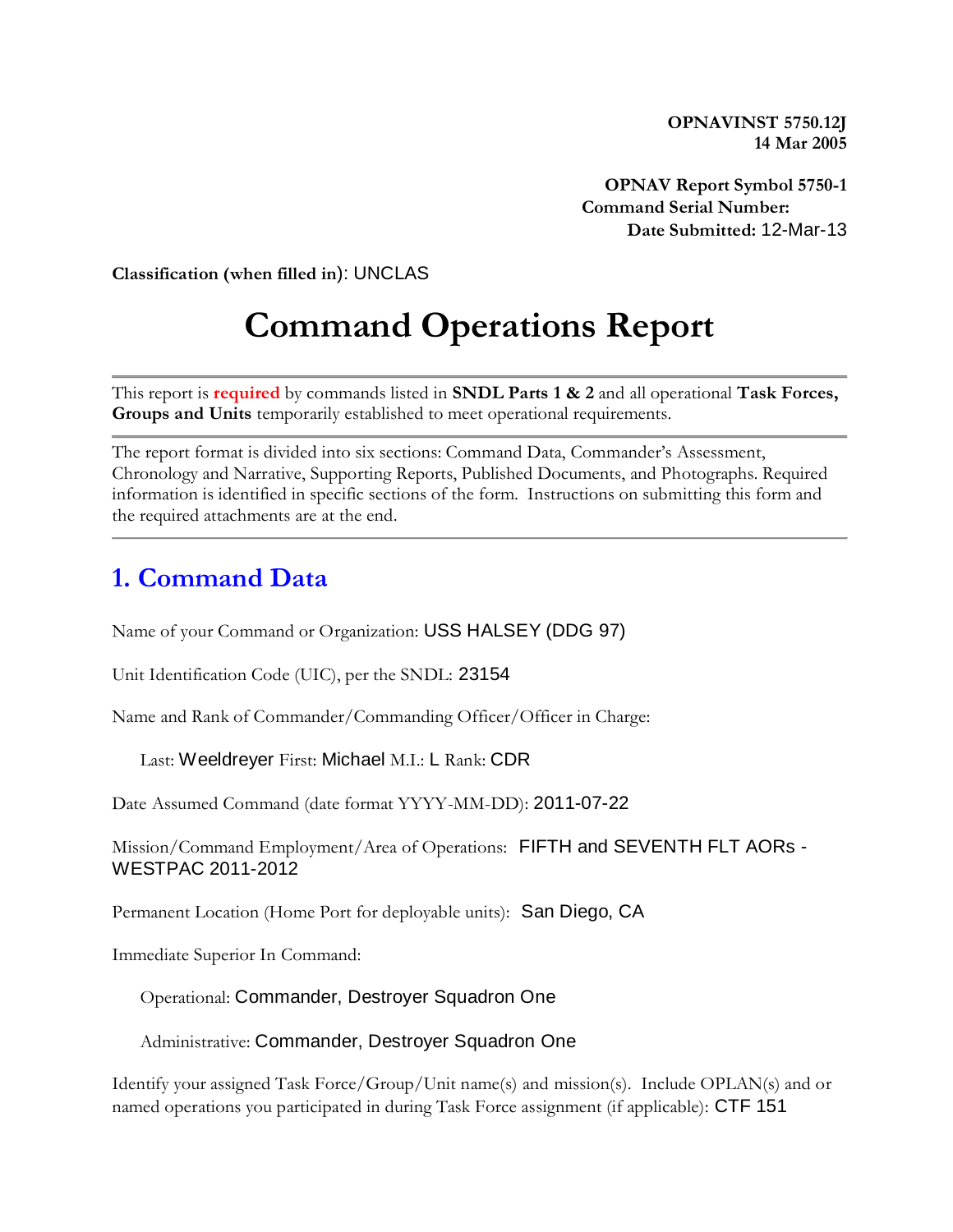Name(s) of Forces, Commands, Ships, Squadrons or Units assigned or under your operational control (if applicable): HSL-49 Detachment Two (Scorpions)

Type and number of Aircraft Assigned and Tail Codes, if applicable: SH-60B (RS 102 and RS 105)

Commands, Detachments or Units deployed on board or stationed aboard as tenant activities (as applicable): CTF 151 FLAG SHIP, USCG DET

Number of Personnel Assigned:

Officers: 29 Enlisted: 279 Civilian: 0

Command Point of Contact (required entry, complete in full):

Name (Rank, First Name, Middle Initial, Last Name): ENS Job Title/Office Code: Main Propulsion Officer /Public Affairs Officer E-mail (both classified and unclassified, if available):

Phone number(s):

Command Mailing Address: USS HALSEY (DDG 97), FPO AP 96667-1308

### **2. Commander's Assessment**

The Commander's Assessment briefly tells the story of the command's role in national defense and should highlight any general and specific lessons-learned. It should contain the commander's commentary, insights and reflections on the unit's activities. Attention should be directed to significant issues impacting training, operations and mission accomplishment during the reporting period. Descriptions of circumstances and sequence of events leading to major command decisions and results of those decisions are particularly desired. Also desired are accounts of specific contributions of individuals in the command to mission accomplishment. For units engaged in or directly supporting combat, significant wartime or peacetime operations (named operations, noncombat evacuation operations, disaster relief or other humanitarian operations, etc.) or major exercises, particular attention should be given to the commander's estimate of the situation, records of discussions and decisions, descriptions of circumstances and sequence of events leading to operational decisions and results of those decisions. For a unit returning from deployment or participating in a single operation this can normally be a single assessment. For higher-echelon commands or units engaging in multiple operations, a separate assessment for each operation in addition to an overall assessment may be appropriate.

#### 2012 Commander's Assessment

The new year found USS HALSEY at its half way mark for her 2011-2012 WESTPAC Deployment. During this time, she was the flagship for CTF-151, a multinational, mission-based task force working under Combined Maritime Forces, to conduct counter-piracy operations in the Southern Red Sea, Gulf of Aden, Somali Basin, Arabian Sea and Indian Ocean. The ship assisted in a number of Visit, Board, Search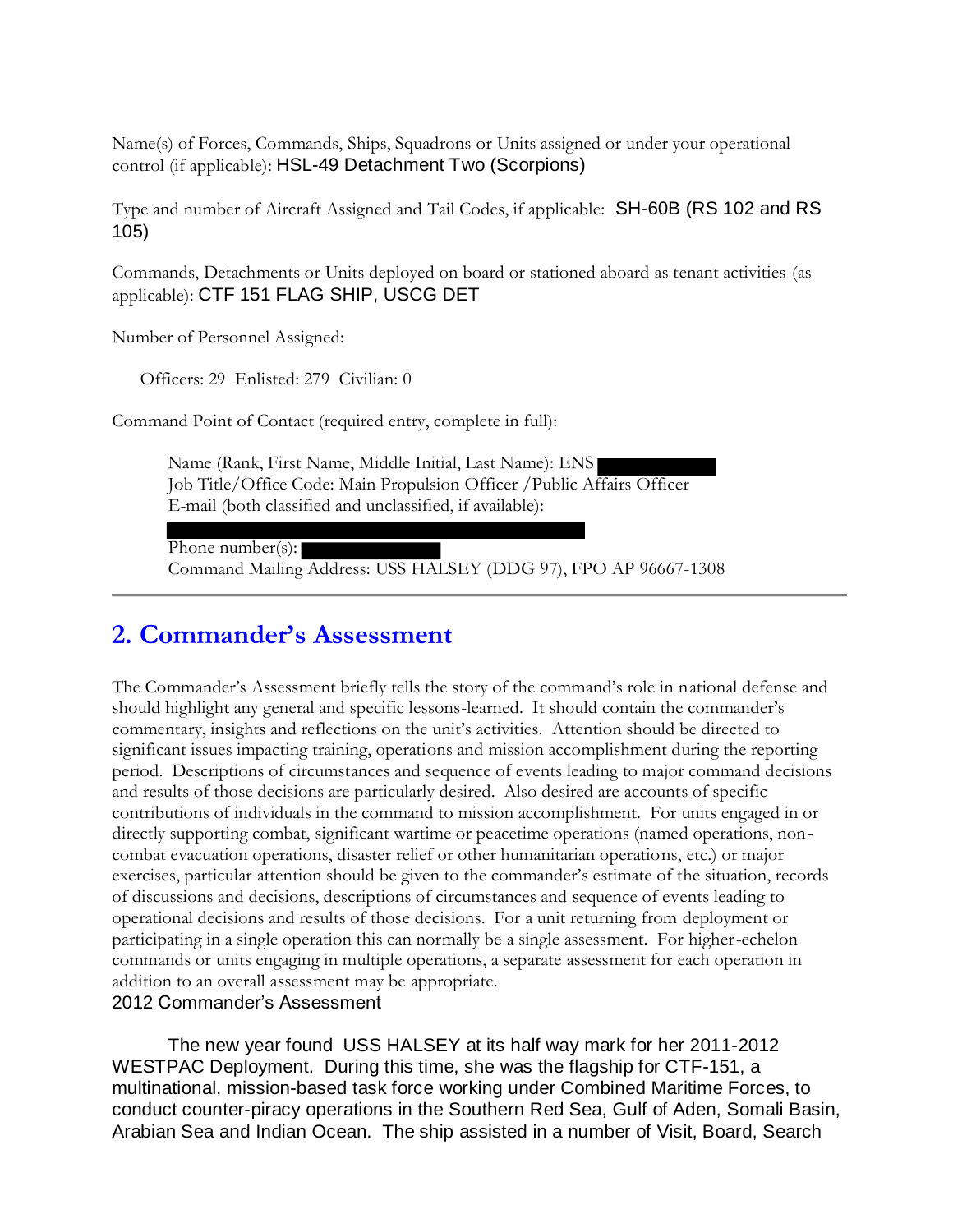and Seizure (VBSS) assignments which provied to be a significant piracy deterrent. HALSEY also assisted vessels that found themselves in distress. On one occasion HALSEY encountered a dhow that had been hijacked and provided food, water and fuel to the rescued crew they could complete their transit. Such was the case when two Yemeni patrol boats found themselves out of fuel. The ship unfortunately did not carry the same fuel needed to power the patrol boats, so both vessels where safely secured alongside the ship, the crew given quarters onboard HALSEY and both were safely towed to the coast of Yemen where they received the aid needed to get back home. Once released from her CTF-151 tasking, HALSEY headed to the beautiful island of Seychelles for some much needed rest and relaxation. Sailors took part in activities such as wind surfing, kayaking or just a leisurely swim in the ocean. Some Sailors had an opportunity to give back to the community and volunteered their time to repair a playground used by a local orphanage. For the volunteers, seeing a smile on the children who now had a place that they could enjoy was truly a blessing. Feeling refreshed and recharged after some much needed downtime, HALSEY set sail to continue on it's WESTPAC deployment. The end of March afforded the crew the opportunity to visit one of the richest countries in the Middle East; Muscat, Oman. For many sailors this was a unique opportunity to visit a beautiful and diverse country. Oman was unique in and of itself, since it blended Eastern and Western cultures extremely well. Here you could indulge in the bustling shopping of the gold Suk or take a quiet tour of a famous mosque. A few sailors even ventured into purchasing local garments and wore them out in town. Upon completion of this port visit, the ship set its sights on Chennai, India where it would meet up with the rest of the CARL VINSON STRIKE GROUP and have the unique opportunity to work with the Indian Navy in a joint exercise called MALABAR 2012. For one week HALSEY, CARL VINSON and BUNKER HILL, along with six other Indian warships, took part in various exercises which included DIVTAC's, SAG vs. SAG and culminated in a highly skilled and well organized event called a CHEER EX. This exercise called for the USS CARL VINSON STRIKE GROUP to stay on a fixed course, while the Indian Navy steamed on a reciprocal course coming within a few hundred feet of each other. The Sailors on both the American and Indian ships proceeded to render appropriate honors bringing MALABAR 2012 to a close. Upon completion of the exercise the ship and crew said goodbye to the carrier strike group and headed for home. But the best was yet to come, as HALSEY found out that it would be visiting not one, but two Austrailian ports. HALSEY sailors wer welcomed in Darwin by over 550 visitors many of whom had never been onboard a ship before. HALSEY's visit also coincided with nzac Day, Australia's equivalent to the United States' Independence Day. On this day, citizens all around Australia get together to celebrate and pay tribute to those who gave their lives during WWII in the defense of Australia's freedom. HALSEY sailors were asked to join in the Anzac Day parade, which proceded through the heart of Darwin. The Australian crowd showed their support for both American and Australian troops who sacrifice so much in the defense of their nations. Filled with pride, HALSEY set sail for the much larger port of Brisbane for the Battle of Coral Sea commemoration. Here the ship was on full display while hosting hundreds of visitors. The Sailors received a special treat when an 80 year old WWII veteran of the USS LEXINGTON visited the ship. He shared stories of when his ship came under fire from Japanese fighter pilots and was sunk. The selfless acts of bravery he described sent chills up the spines of the young sailors that were listening. Yeoman Second Class Robert Raynor, described that day as one he would never forget. When they were not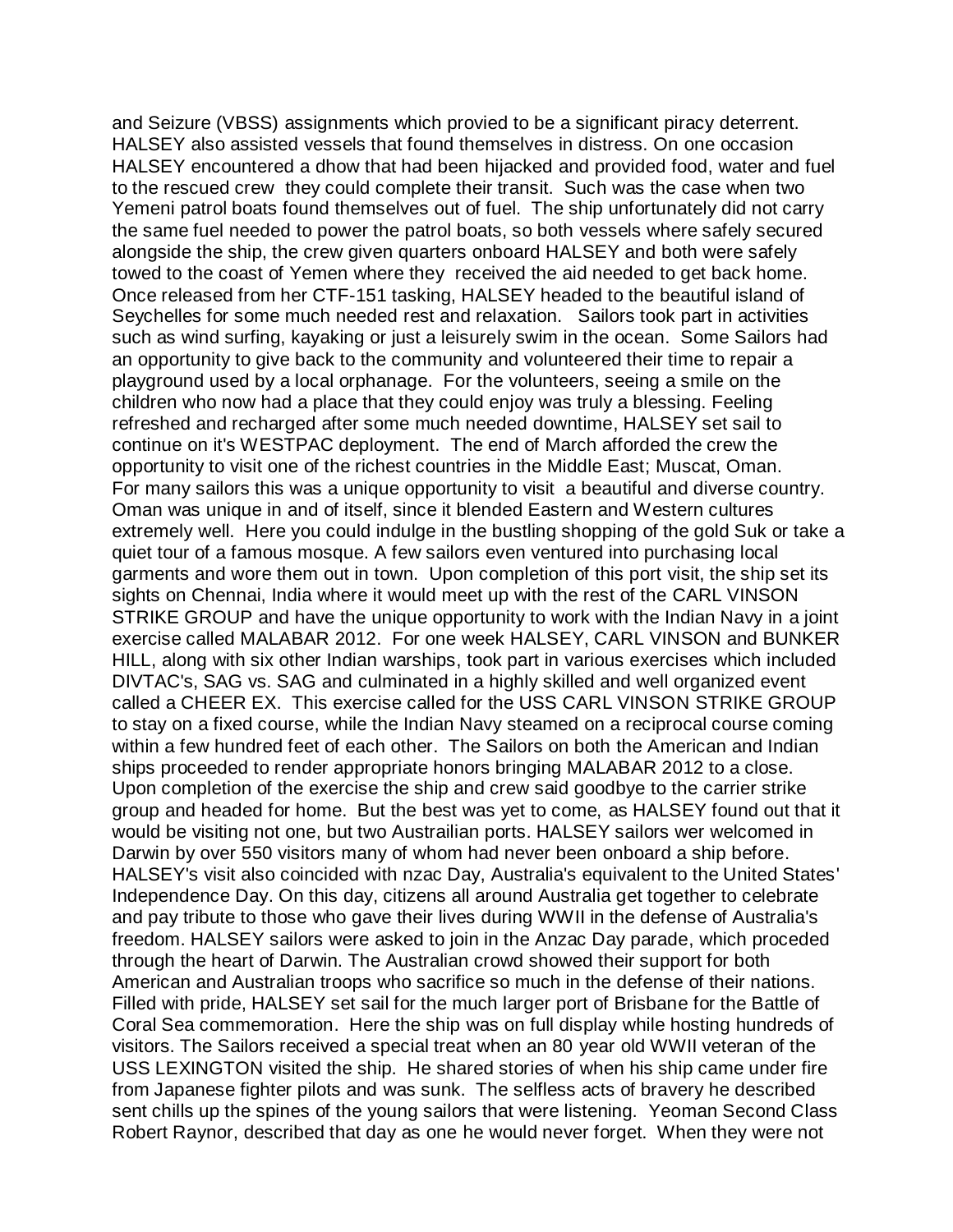giving tours to visitors, HALSEY sailors found time to soak up the sun and enjoy the local cuisine. A major hit for many of the crew was the opportunity to purchase their first boomerang, a souvenir that any visitor to Australia could not leave without. With souvenirs in hand and sunburns on their faces, the crew set sail for home. The first taste of home came in the form of Pearl Harbor, HI. Pearl Harbor was a sight for sore eyes as the crew knew the end of a grueling six month deployment was soon coming to a close and they would be reunited with their families. Never the less, there was still work to be done. HALSEY brought over 150 Tigers (friends and families of the crew) onboard for a tiger cruise so they could experience life aboard a U.S. Navy vessel during the five day transit back to the ship's homeport of San Diego, CA. During the transit families and friends of the crew were able to see the ship's 5" gun and Close In Weapons System (CIWS) shoot, a shipboard recovery of a man overboard, helicopter operations and many other shipboard evolutions. They were also treated to an air show hosted by the squadrons that were deployed onboard the carrier.

May 23, 2012 finally ended the six month WESTPAC 2011-2012 Deployment. Over the six months, HALSEY had traveled 42,292 miles and expended close to four million gallons of fuel. HSL-49 flew over 277 sorties while utilizing over 94,000 gallons of JP-5 and flying close to 860 hours. Nearly forty sailors received their Enlisted Surface Warfare Specialist (ESWS) pins and eight officers received their Officer of the Deck (OOD) underway letters. WESTPAC Deployment 2011-2012 was now in the books and crew was set to enjoy some much needed time off with their families.

 Upon returning to work in mid June of 2012, HALSEY quickly found herself back in the swing of things as the ship prepared to host sixty-two Midshipmen from the United States Naval Academy and universities across the country. The Midshipmen were quickly immersed in every facet of the ship's day to day operations, including watch standing. Many of them left with a profound respect of what it takes to be at sea, sustain an arduous up-tempo training cycle, and then return everyone home safely. Once this important training phase was complete, HALSEY received news that it would attend the 2012 Seattle Sea Fair in Seattle, WA. The Seattle Sea Fair is rich in tradition and is one of the premier fleet events in the country. To attend was truly an honor and HALSEY was very much up to the challenge. The hosted over 4,246 visitors, volunteered for community relation (COMREL) events, and attended receptions around the city. While not working, HALSEY sailors had the opportunity to take in such events as Hydro plane races, the Blue Angels Air show and even a Seattle Mariners baseball game. The Seattle Sea Fair was truly a hit for both the city of Seattle and the HALSEY crew. Upon returning home, HALSEY entered into a one month CMAV (CNO Maintenance Availability) before being invited to attend the Santa Barbara Navy League's 9/11 comemoration in Santa Barbara, CA. The ship again hosted over 430 visitors in three days and received much praise for it's hospitality. For the remainder of the year HALSEY hosted Hollywood to film the upcoming television series "THE LAST SHIP". For about a month, the ship was transformed into a Hollywood set, decked out with white lights, make-up booths and actors. A few Sailors had speaking parts while others enjoyed being extras. The crew really appreciated this once in a life time opportunity and the actors and assistants learned first hand about life in the Navy. As the holidays and the new year approached, HALSEY found herself pier side San Diego, something the crew had not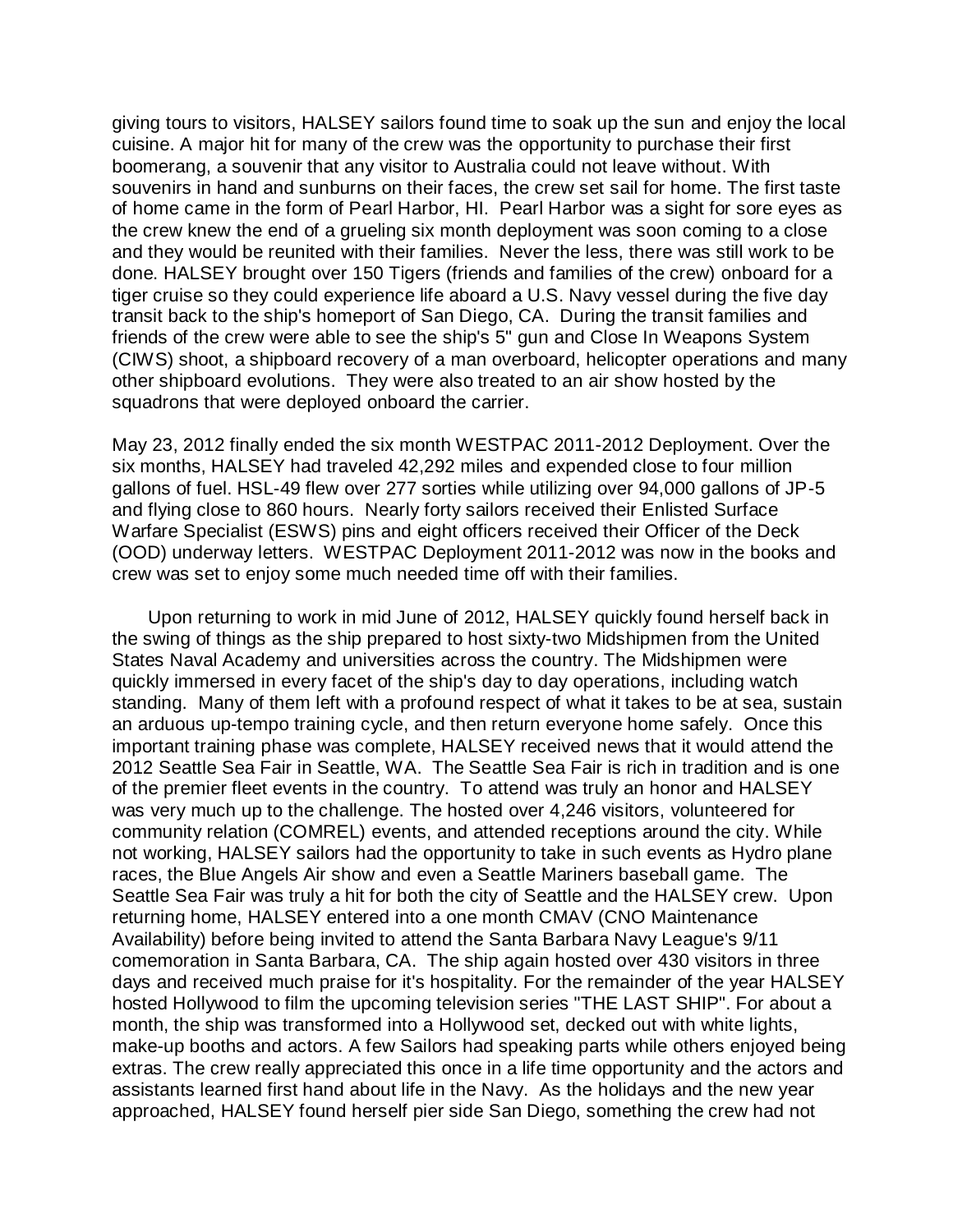experienced in over two years of back-to-back deployments. It was a much needed time of relaxation and upkeep for both the crew and the ship itself.

 2013 brings a new change in the history of USS HALSEY. On the 25th of January 2013, USS HALSEY DDG 97 will complete a month long hull swap with USS RUSSELL DDG 59 out of Pearl Harbor, HI. HALSEY will be ridden back to Pearl Harbor where it will undergo a short maintenance phase in preparation for its next deployment.

M. L. WEELDREYER

#### **3. Chronology and Narrative**

Chronology should include dates of movements; local operations and training; exercises and operations (define acronyms and purpose of exercise or operation); installation of new weapons systems or changes; major physical changes to facilities, ship or aircraft; Class A or B mishaps; port visits; unit awards received; reserve augmentation; and other significant operational or administrative events.

```
2013-03-01 - U/W WESTPAC 2011-2012
2012-03-02 - 2012-03-05 INPT SECHEILLES
2012-03-06 - 2012-03-25 U/W WESTPAC 2011-2012
2012-03-26 - 2012-03-29 INPT MUSCAT, OMAN
2012-03-31 - 2012-04-06 U/W WESTPAC 2011-2012
2012-04-07 - 2012-04-10 INPT CHENNAI, INDIA
2012-04-11 - 2012-04-22 U/W WESTPAC 2011-2012
2012-04-23 - 2012-04-26 INPT DARWIN, AUSTRALIA
2012-04-27 - 2012-05-02 U/W WESTPAC 2011-2012
2012-05-03 - 2012-05-05 INPT BRISBANE, AUSTRALIA
2012-05-06 - 2012-05-14 U/W WESTPAC 2011-2012
2012-05-15 - 2012-05-17 INPT PEARL HARBOR, HI
2012-05-18 - 2012-05-22 TRANSIT TO SAN DIEGO, CA
2012-05-23 ARRIVE HOMEPORT SAN DIEGO, CA
2012-05-24 - 2012-06-20 POM AND STAND DOWN
2012-07-09 - 2012-07-11 U/W MIDN CRUISE SOCAL OP AREA
2012-07-12 - 2012-07-15 INPT SAN DIEGO, CA
2012-07-16 - 2012-07-19 U/W MIDN CRUISE SOCAL OP AREA
2012-07-20 - 2012-07-22 INPT SAN DIEGO, CA
2012-07-23 - 2012-07-25 U/W MIDN CRUISE SOCAL OP AREA
2012-07-26 INPT SAN DIEGO, CA
2012-07-27 - 2012-07-30 U/W INROUTE TO EVERETT, WA
2012-07-31 - 2012-08-06 SEATTLE SEAFAIR SEATTLE, WA
2012-08-07 - 2012-08-09 U/W INROUTE TO HP SAN DIEGO, CA
2012-08-10 - 2012-09-04 INPT SAN DIEGO, CA
2012-09-05 U/W INROUTE TO SANTA BARBARA, CA
2012-09-06 - 2012-09-10 INPT SANTA BARBARA, CA
```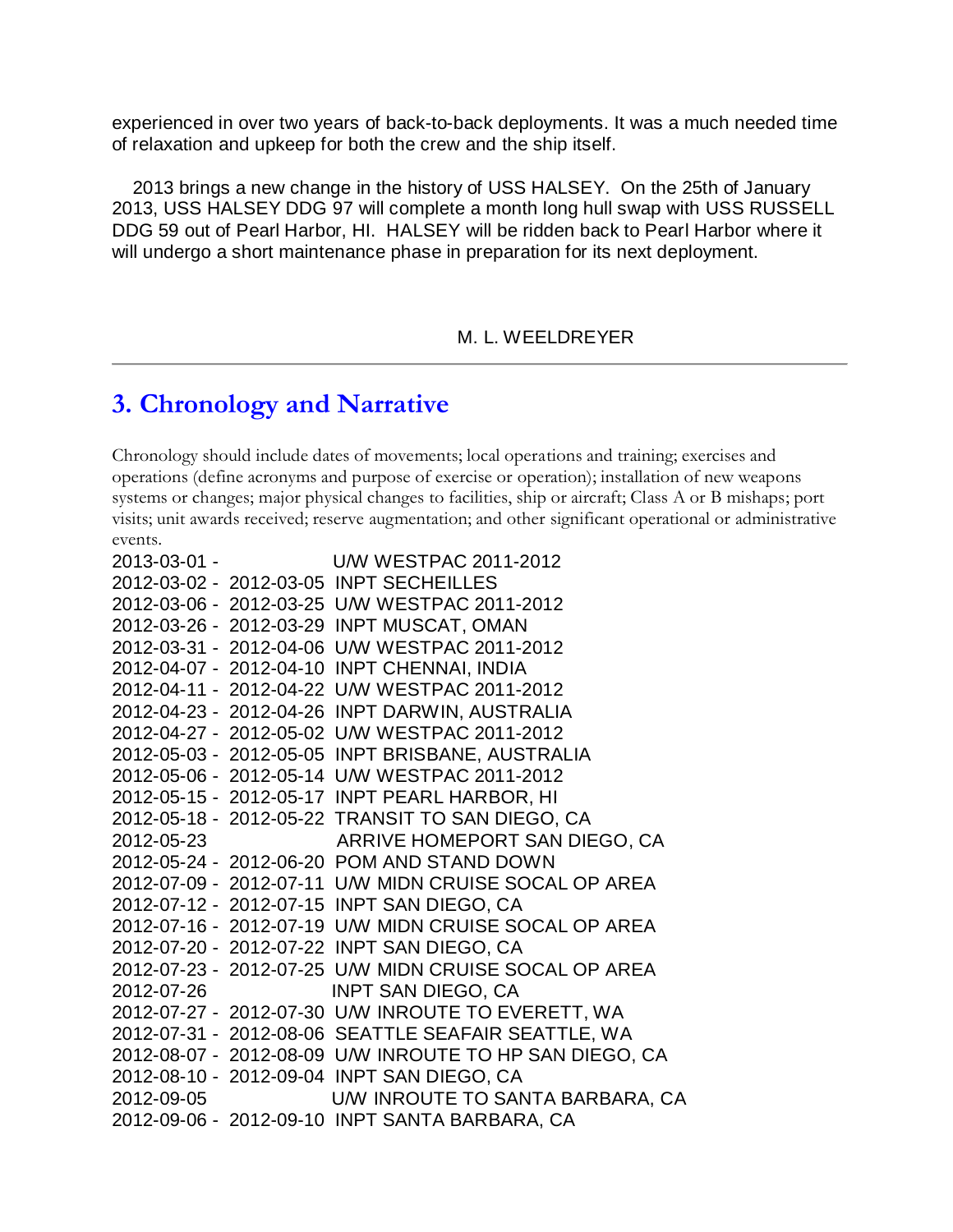```
2012-09-11 - 2012-09-13 U/W INROUTE TO HP SAN DIEGO, CA
2012-09-14 - 2012-09-17 INPT SAN DIEGO, CA
2012-09-18 - 2012-09-20 U/W SOCAL OP AREA
2012-09-21 - 2012-09-24 INPT SAN DIEGO SPEED FEST NAS NORTH ISLAND, CA
2012-09-25 - 2012-10-01 INPT SAN DIEGO, CA
2012-10-02 - 2012-10-03 U/W SOCAL OP AREA
2012-10-04 - 2012-10-08 INPT SAN DIEGO, CA
2012-10-09 - 2012-10-12 U/W SOCAL OP AREA
2012-10-13 - 2012-11-11 INPT SAN DIEGO, CA "THE LAST SHIP" FILMING
2012-11-12 - 2012-11-19 U/W JTFEX 13-01 SOCAL OP AREA
2012-11-20 - 2012-12-03 INPT SAN DIEGO, CA 
2012-12-04 - 2012-12-05 U/W SOCAL OP AREA
2012-12-10 - 2012-12-12 U/W SOCAL OP AREA/HALSEY'S FAMILY DAY CRUISE
2012-12-13 - 2013-01-08 INPT SAN DIEGO, CA HOLIDAY LEAVE AND UPKEEP
2013-01-09 - 2013-01-23 INPT SAN DIEGO, CA HULL SWAP WITH USS RUSSELL 
2013-01-24 U/W SOCAL OP AREA USS HALSEY SHIP FAM CRUISE
2013-01-25 INPT SAN DIEGO, CA USS RUSSELL DDG 59 AND USS 
HALSEY DDG 97 COMPLETE HULL SWAP
```
The short narrative should amplify chronology entries (such as objectives and results of exercises/ operations; commander's evaluation of exercises/operations, etc). Entries may refer to an enclosure of this report without additional description if the enclosure sufficiently reports the incident/event. For all other entries, give the date or period in YYYY-MM-DD format and provide a brief narrative. All significant events during the reporting period are to be included.

### **4. Supporting Reports**

Supporting Reports are those reports required by other instructions that provide significant data about the command during the calendar year. These reports may be submitted "as is," eliminating the need to duplicate information for this report that is already contained in reports prepared in response to other instructions and requirements. Examples include battle efficiency, safety and other award submissions, major staff or command studies, and end of cruise reports or briefs. For units engaged in or directly supporting combat, significant wartime or peacetime operations (named operations, non-combat evacuation operations, disaster relief or other humanitarian operations, etc.) or major exercises, enclosures may include, but are not limited to:

- a. Situation Reports
- b. Intentions Messages
- c. Operational Reports
- d. Operations Orders/Deployment Orders
- e. Operational Plans
- f. Personal For Messages
- g. After Action Reports
- h. Significant Electronic Message Traffic (outgoing/e-mail/chat)
- i. Battle Damage Assessments
- j. Casualty Reports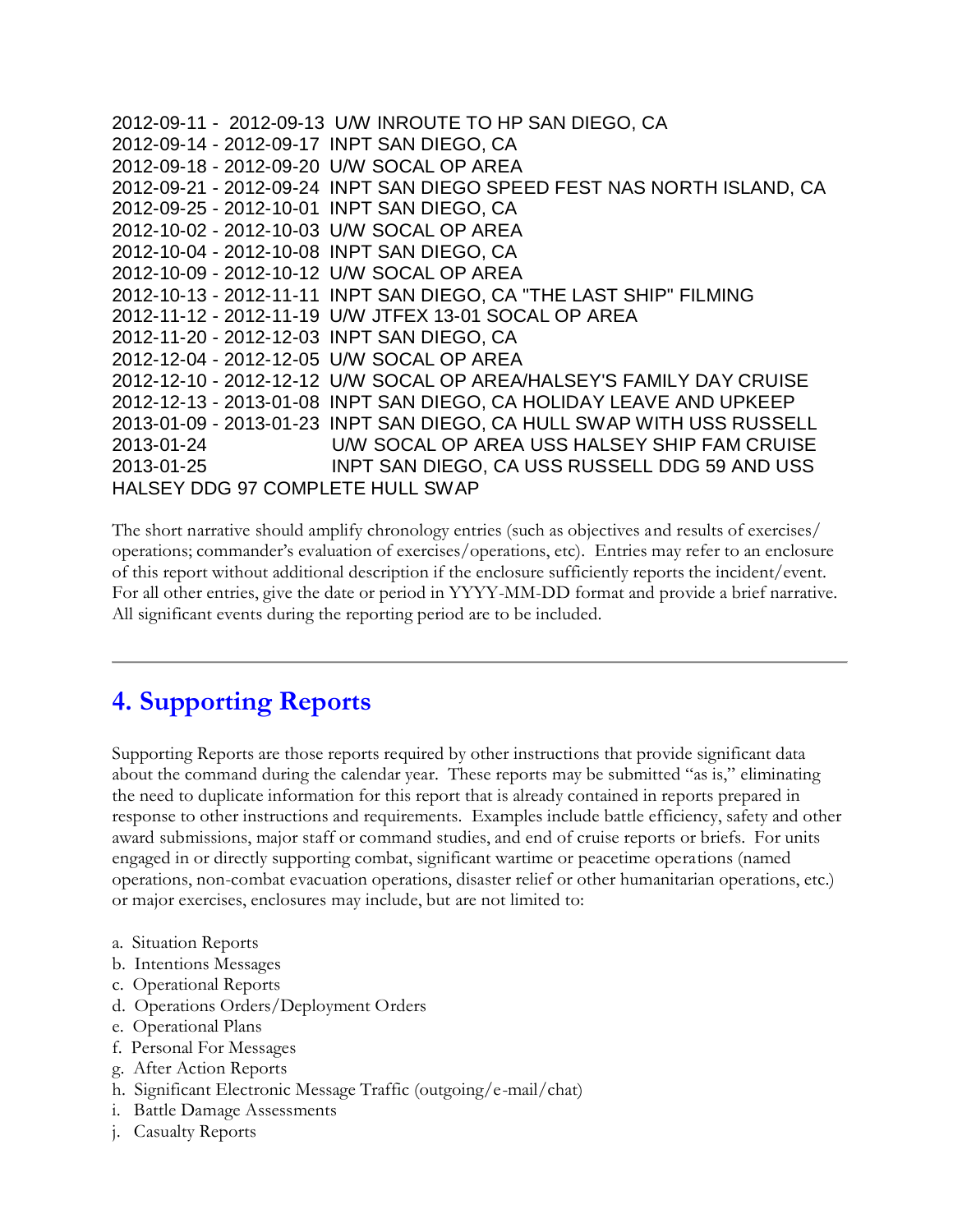- k. End-of-Cruse/Deployment Reports
- l. Intelligence Summaries m. Major Exercise Reports

List below the items submitted, indicating the classification of each. Electronic reports should be in a Microsoft Office format (Word, Excel, Power Point, or Access), HTML, PDF, JPG, GIF, or plain text. It is unnecessary to convert non-electronic documents to electronic format. Submit electronic reports via e-mail or on CD-ROM as explained at the end of this form. Enclosures that do not exist in electronic format should be listed below and submitted in hardcopy in the same manner as a CD-ROM.

P-4 MESSAGES AND 2012 SITREPS WILL BE POSTED SHORTLY. ALL OTHER DOCUMENTS ARE CLASSIFIED AND WILL BE SUBMITTED VIA CD-ROM

## **5. Published Documents**

List below the published documents being submitted in either electronic or paper format, indicating the classification of each item. Documents to be submitted include cruise books, change of command programs, commissioning/decommissioning brochures, establishment/disestablishment/deactivation brochures, copy of command's web site, news releases, biography of commander, welcome aboard brochures, newspaper articles, command studies, statistical data, etc.

Electronic documents should be in a Microsoft Office format (Word, Excel, Power Point, or Access), HTML, PDF, JPG, GIF or plain text. Documents in electronic format are to be submitted via e -mail or on CD-ROM as explained at the end of this form. It is unnecessary to convert non-electronic documents to electronic format. List any enclosures that are not electronic and submit in hardcopy in the same manner as a CD-ROM.

DOCUMENTS WILL BE SUBMITTED VIA CD-ROM

## **6. Photographs**

List below official photographs and any other command-generated media being submitted in either electronic or paper format. Photographs to be submitted include: official photo of commanding officer; recent photo of ship, aircraft, or facility; and photos of historic events associated with the command. Photographs submitted electronically should be in JPG, TIFF or GIF format. It is unnecessary to convert non-electronic documents to electronic format. Photographs in electronic format are to be submitted via e-mail or on CD-ROM as explained below. Enclosures that do not exist in electronic format should be listed below and submitted in the same manner as the CD-ROM. Also include any photographs covering operational strikes, battle damage (especially that sustained by own ship, aircraft, facilities or equipment), or other relevant photos relating to combat or deployment operations.

**PHOTOS ARE TOO LARGE TO SEND VIA EMAIL AND WILL BE SENT VIA CD-ROM**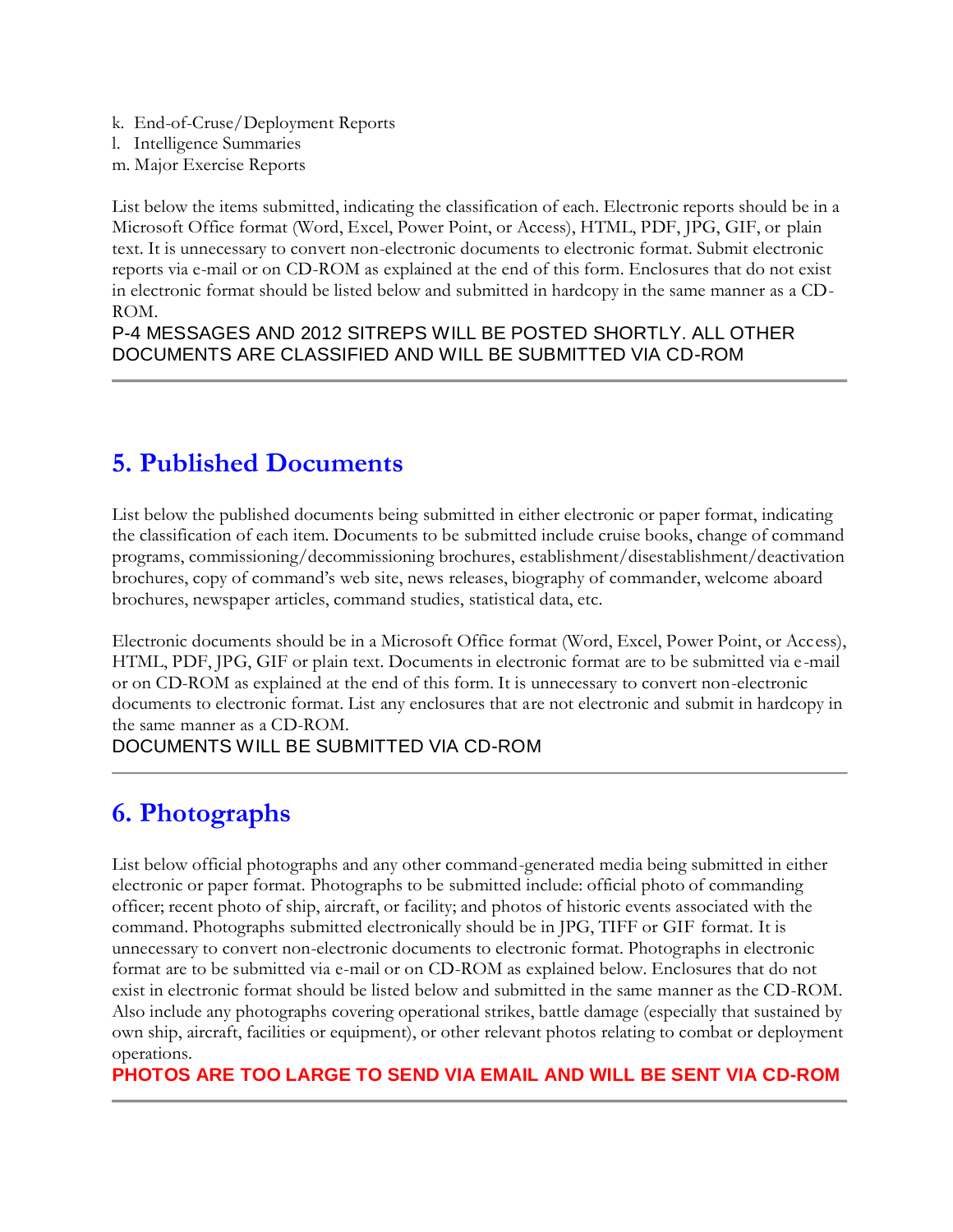#### **Submit this Command Operations Report as follows:**

Via e-mail, to one of the three e-mail addresses:

All air/aviation commands: aviationhistory@navy.mil All ships: shiphistory@navy.mil All other commands: archives@navy.mil

Place any attachments too large for transmission via e-mail on CD-ROM and send by an approved commercial courier, such as FEDEX or UPS. Check CDs for readability before submission to guard against corruption. Forward paper records included as attachments in the same manner. **Do not forward Command Operations Reports via U.S. mail, as all mail addressed to the Naval Historical Center is irradiated and will result in destruction of discs and damage to paper enclosures.** Address all shipments to:

Naval Historical Center (Attn: Ships History/Aviation History/Operational Archives) \* 805 Kidder Breese Street SE Washington Navy Yard, DC 20374-5060

Submit **Confidential and Secret** Command Operations Reports electronically via SIPR-net e-mail to one of the three e-mail addresses:

All air/aviation commands: aviationhistory@nhc.navy.smil.mil All ships: shiphistory@nhc.navy.smil.mil All other commands: archives@nhc.navy.smil.mil

Place any **classified** attachments too large for transmission via e-mail on CD-ROM and send by an approved commercial courier, such as FEDEX or UPS. Check CDs for readability before submission to guard against corruption. Forward classified paper records included as attachments in the same manner. **Do not send attachments to the Command Operations Report via U.S. mail, as all mail addressed to the Naval Historical Center is irradiated and will result in destruction of discs and damage to paper enclosures.** Ensure all items are properly marked and wrapped. Address all shipments to:

Naval Historical Center (Attn: Ships History/Aviation History/Operational Archives) \* 805 Kidder Breese Street SE Washington Navy Yard, DC 20374-5060

Forward Command Operations Report enclosures containing **Top Secret** via courier to:

405130-BA 33 NHC/AR Washington, DC

Forward Command Operations Report enclosures containing **Sensitive Compartmented Information (SCI)** via courier to: